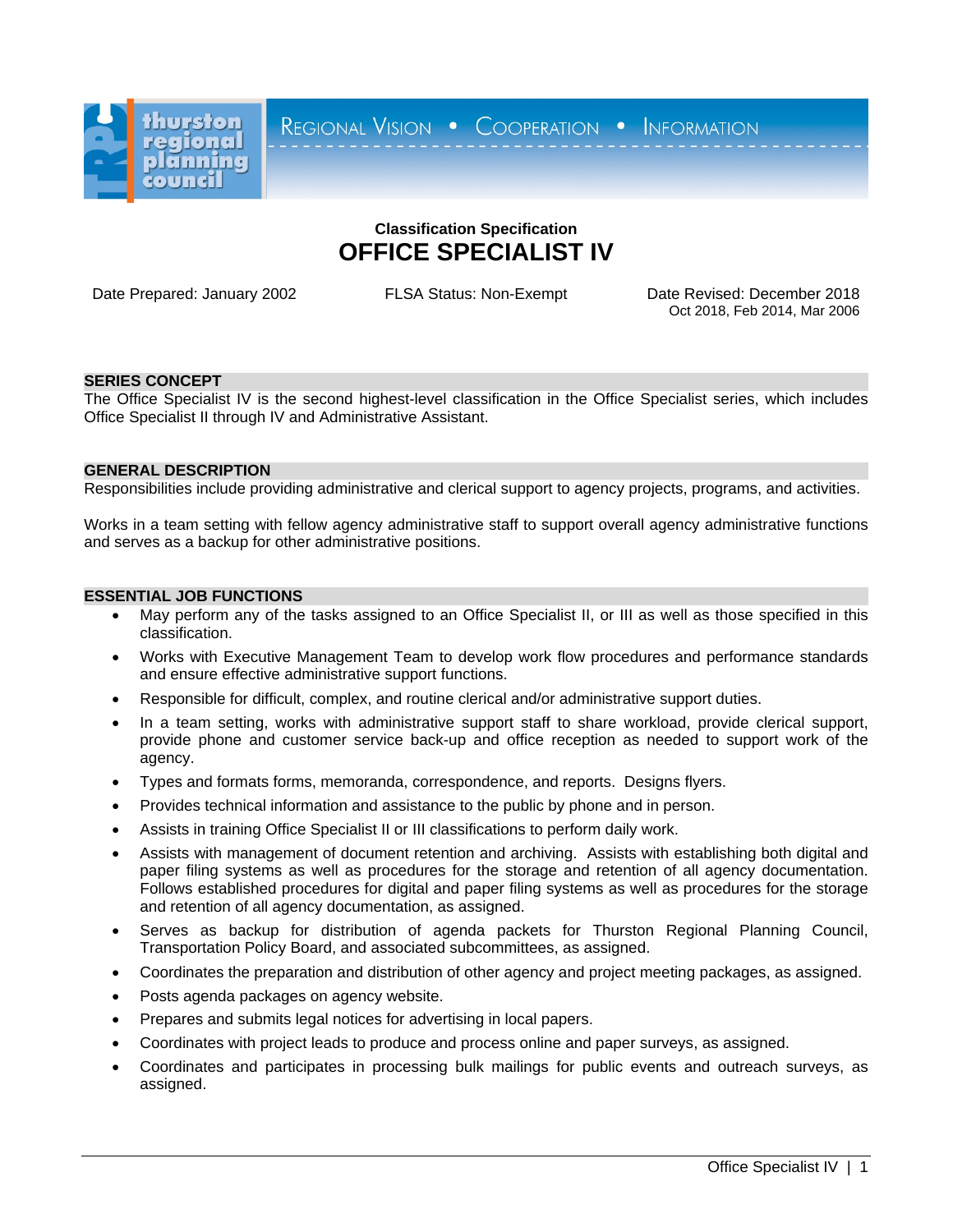- Acts as backup to prepare the minutes of the Council and other official agency meetings as assigned.
- Schedules meetings for staff as requested; coordinates meeting date, time, location, facilities, and equipment arrangements.
- Helps with setup of equipment and room for meetings.
- May serve as backup for routine accounting functions, as assigned.

# **OTHER JOB FUNCTIONS**

Performs other related duties as assigned.

## **DISTINGUISHING FEATURES**

The Office Specialist IV classification is distinguished from other Office Specialist classifications by the depth of knowledge of Microsoft Office and Adobe products, and website software.

It also requires a high level of discretion and independent judgment, ability to communicate clearly and diplomatically with elected officials and board and commission members, and an increased knowledge of the substance and process of projects.

### **WORKING CONDITIONS**

Work is generally performed indoors in an office environment. Must maintain a level of physical and mental fitness necessary to perform the essential functions of the position.

## **EDUCATION & EXPERIENCE**

Ability to type at a minimum of 65 wpm and knowledge of Microsoft Office software and Adobe Software is required.

#### EXPERIENCE – MINIMUM:

Three years of secretarial experience using a personal computer system including one year of experience in a position equivalent to Office Specialist III.

## EDUCATION – MINIMUM:

High school diploma or equivalent.

#### OR SUBSTITUTING

Any demonstrated combination of experience and education that provides the applicant with the required knowledge and abilities.

## **KNOWLEDGE AND ABILITIES**

Knowledge of:

- General office practices, procedures and systems.
- Correct punctuation, spelling, grammar and word usage.
- Microsoft Office and Adobe software for document, spreadsheet, and presentation preparation.

## Ability to:

- Establish and maintain effective working relationships.
- Work cooperatively with others as a member of a service-oriented team.
- Exercise independent judgement.
- Set priorities and meet strict deadlines.
- Maintain attention to numerous individuals or detailed information for prolonged periods of time.